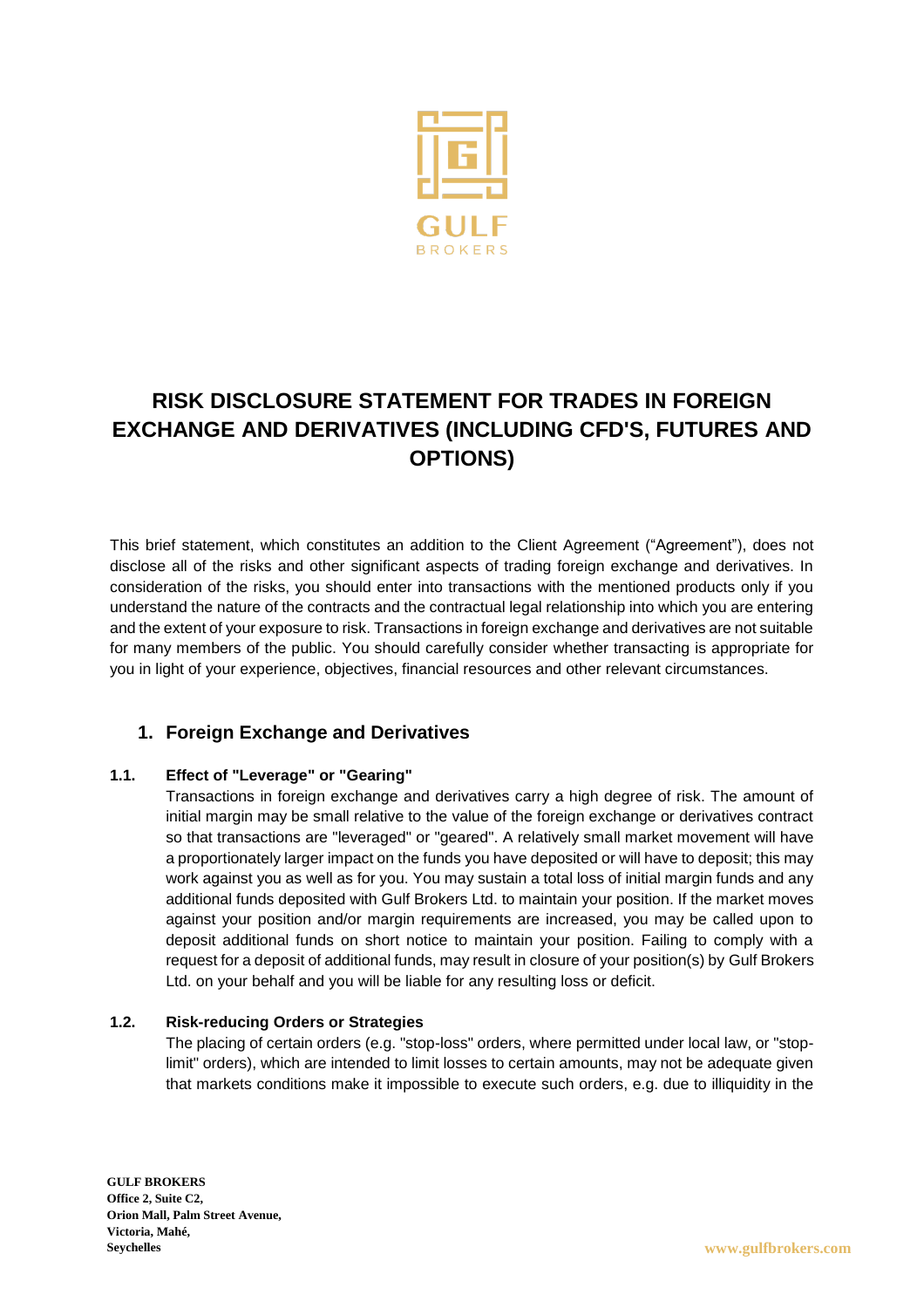

market. Strategies using combinations of positions, such as "spread" and "straddle"' positions may be as risky as taking simple "long" or "short" positions.

# **2. Options**

#### **2.1. Variable Degree of Risk**

Transactions in options carry a high degree of risk. Purchasers and sellers of options should familiarize themselves with the type of option (i.e., put or call) which they contemplate trading and the associated risks. You should calculate the extent to which the value of the options must increase for your position to become profitable, taking into account the premium and all transaction costs. The purchaser of options may offset or exercise the options or allow the option to expire. The exercise of an option results either in a cash settlement or in the purchaser acquiring or delivering the underlying interest. If the option is on a future, the purchaser will acquire a futures position with associated liabilities for margin. If the purchased option is out-ofthe-money when it expires, you will suffer a total loss of your investment, which will consist of the option premium plus transaction costs. If you are contemplating purchasing out-of-themoney options, you should be aware that the chance of such options becoming profitable ordinarily is remote.

Selling ("writing" or "granting") an option generally entails considerably greater risk than purchasing options. Although the premium received by the seller is fixed, the seller may sustain a loss well in excess of that amount. The seller will be liable for additional margin to maintain the position if the market moves unfavourably. The seller will also be exposed to the risk of the purchaser exercising the option and the seller will be obligated to either settle the option in cash or to acquire or deliver the underlying interest. If the option is on a future, the seller will acquire a position in a future with associated liabilities for margin. If the option is "covered" by the seller holding a corresponding position in the underlying asset, in a future or in another option, the risk may be reduced. In case the option is not covered, the risk of loss can be unlimited.

Certain exchanges in some jurisdictions permit deferred payment of the option premium, exposing the purchaser to liability for margin payments not exceeding the amount of the premium. The purchaser is still subject to the risk of losing the premium and transaction costs. When the option is exercised or expires, the purchaser is responsible for any unpaid premium outstanding at that time.

**GULF BROKERS Office 2, Suite C2, Orion Mall, Palm Street Avenue, Victoria, Mahé, Seychelles www.gulfbrokers.com**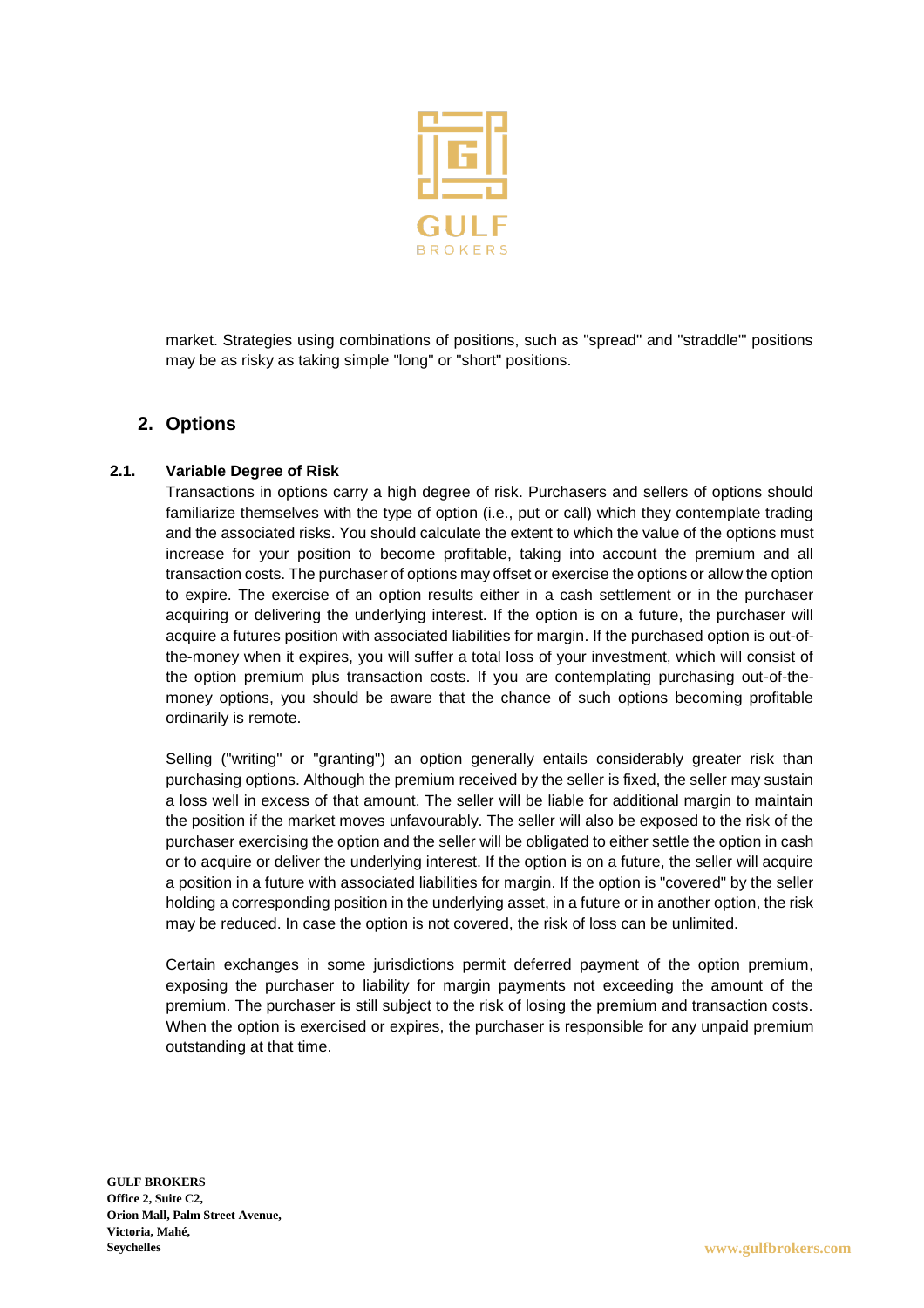

# **3. Additional Risks Common to Foreign Exchange and Derivative Transactions**

# **3.1. Terms and Conditions of Contracts**

Please do not hesitate to contact Gulf Brokers Ltd. about the terms and conditions of the Contracts entered into and information on associated obligations (e.g. the circumstances under which you may become obligated to make or take delivery of the underlying interest of a futures contract and, in respect of options, expiration dates and restrictions on the time for exercise). Under certain circumstances the specifications of outstanding contracts (including the exercise price of an option) may be modified by the exchange or clearing house to reflect changes in the underlying interest.

#### **3.2. Suspension or Restriction of Trading and Pricing Relationships**

Market condition (e.g. illiquidity) and/or the operation of the rules of certain markets (e.g., the suspension of trading in any contract or contract month because of price limits or "circuit breakers") may increase the risk of loss by making it difficult or impossible to effect transactions or close/ offset positions. If you have sold options, this may increase the risk of loss.

Normal pricing relationships between the underlying asset and a derivative do not always exist. The absence of an underlying reference price may make it difficult to judge "fair" value.

## **3.3. Deposited Cash and Property**

You should familiarize yourself with the protections accorded the Security you deposit by way of money or other assets in domestic and foreign transactions, particularly in the event of a firm insolvency or bankruptcy. The extent to which you may recover your money or other assets is governed by the legislation and local rules in the country at which location the counterparty acts.

#### **3.4. Commission and Other Charges**

Before you begin to trade, you should obtain a clear explanation of all commission, fees and other charges for which you will be liable. These charges will affect your net profit or loss.

#### **3.5. Transactions In Other Jurisdictions**

Transactions on markets in other jurisdictions, including markets formally linked to a domestic market, may expose you to additional risk. Such markets may be subject to regulation, which may offer different or diminished investor protection. Your local regulatory authority will be